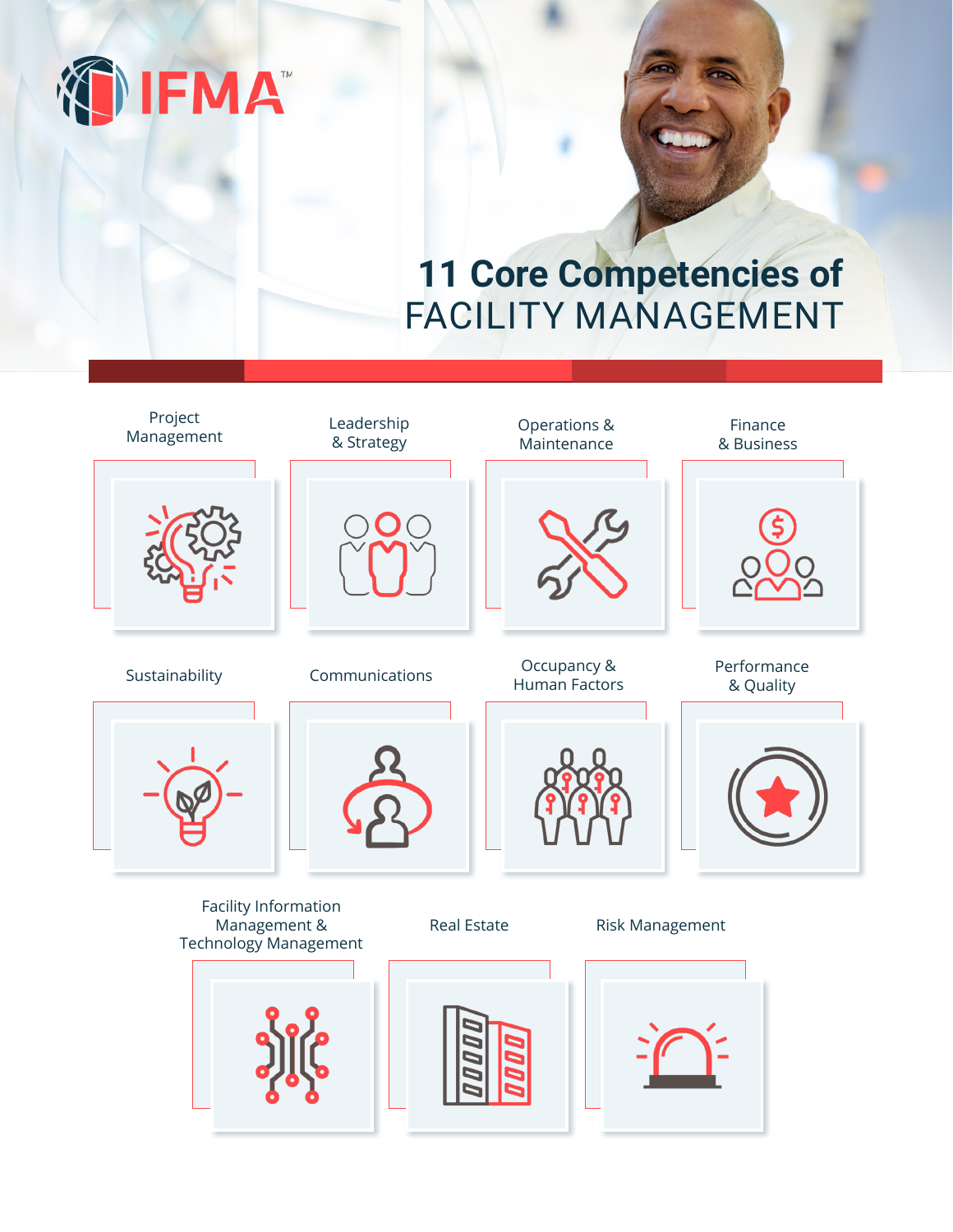## **Project Management**



Project management is a core skill in facility management and is particularly important because of the wide range of projects assigned to the facility organization. Projects can vary in scope, complexity, duration and financial risk.

Sub competencies of Project Management include: planning and design, execution and delivery, and evaluation.

#### **Definition(s) or context:**

- **Planning:** The process of organizing the tasks, resources and people required to accomplish a unit of work.
- **Design:** Process of documenting the tasks, resources and people required to accomplish a unit of work.
- **Execution and delivery:** The act of carrying out a project, controlling it and producing the deliverables to meet the project's scope and objectives as stated in the project management plan.
- **Evaluation:** The process of closing out a project by closing contract, recording performance metrics, comparing and documenting outcomes versus goals, and assessing stakeholder satisfaction.



# **Leadership & Strategy**



Facility managers must be able to align the facility portfolio with the demand organization's missions and available resources and be innovative to move forward with their staff and processes to respond to ever-changing requirements. They must lead the facility organization by providing guidance to staff and service providers, and they must influence the decisions and attitudes of the demand organization's leaders as well as that of occupants, government officials, suppliers, community leaders and business partners.

**Sub competencies in Leadership and Strategy include:** strategic planning and alignment with the demand organization; policies, procedures and compliance; individual and team management; leadership; relationship and conflict management; change management; corporate social responsibility; political, social, economic and industry factors affecting facility management.

- **Strategic planning and alignment with the demand organization:** Using artful means, or creating an advantageous position to channel the energy and activities of others in support of the entire demand organization's goals.
- **Policies, procedures and compliance** support day-to-day operations and service delivery, guide the performance of job tasks of staff and contractors, and inform services users what services are available and how to access them. Compliance ensures that the intent of the policies and procedures are being satisfied.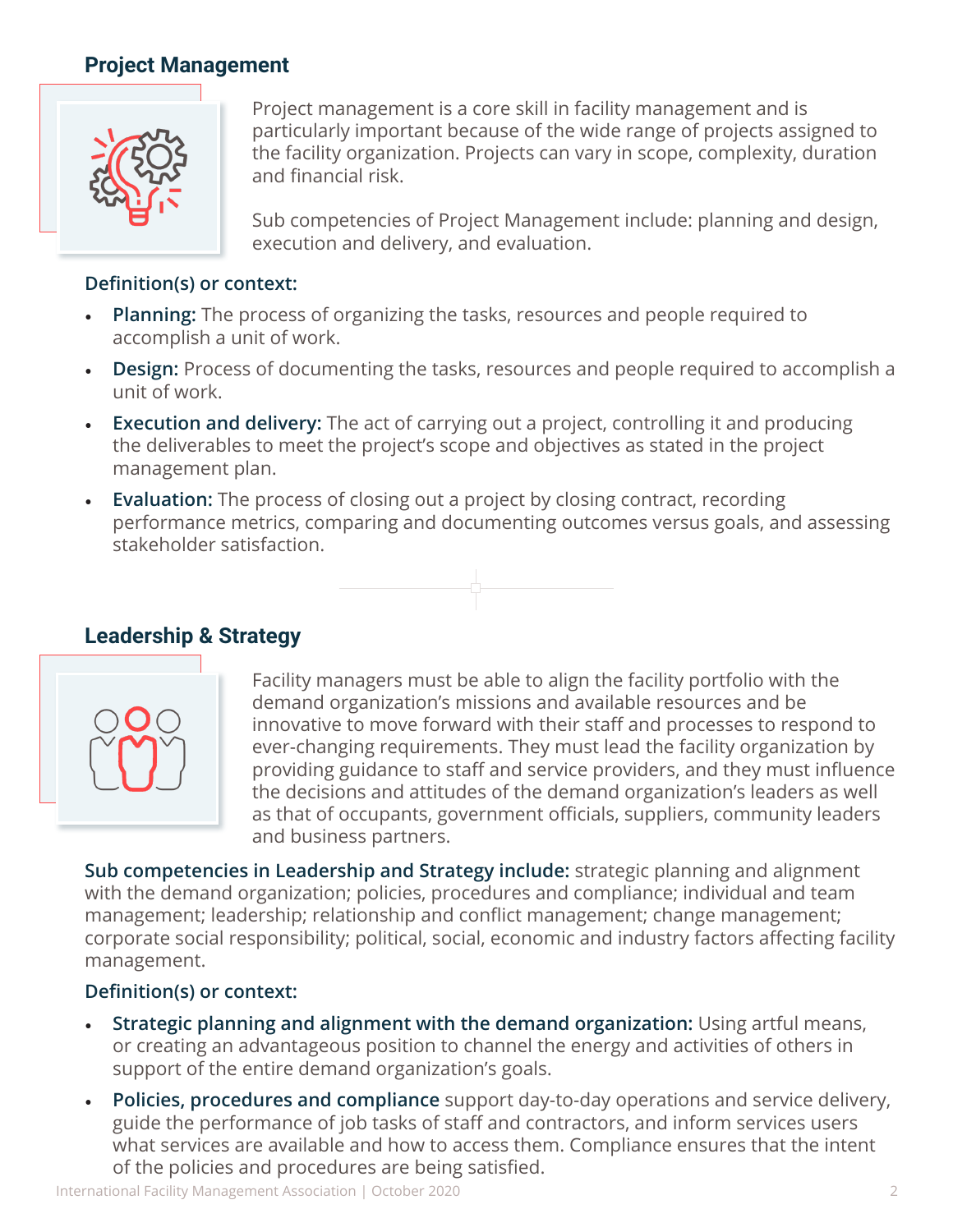- **Individual and team management:** The process of planning, organizing, leading and controlling individuals and teams to successfully meet their obligations.
- **Leadership:** Guiding and directing others' actions and decisions using one's position, power and personal influence to channel the energy and activities of others in support of the demand organization's goals.
- **Relationship management and conflict management:** Developing and maintaining communications with relevant stakeholders and developing and maintaining an understanding of their needs, objectives and constraints so that long-term, mutually beneficial solutions and conflict resolution practices can be created for all parties.
- **Change management:** Any approach to transitioning individuals, teams and organizations using methods intended to redirect the use of resources, business process, budget allocations or other modes of operation that significantly reshape a company or organization. (Wikipedia)
- **Corporate social responsibility:** Responsibility of an organization for the impacts of its decisions and activities on society and the environment through transparent and ethical behavior such that the organization: [reference ISO 26000:2010]
	- contributes to sustainable development, including health and the welfare of society;
	- considers the expectations of stakeholders;
	- is in compliance with applicable law and consistent with international norms of behavior; and
	- is integrated throughout the organization and practices in its relationships.
- **Political, social, economic and industry factors affecting facility management:** Circumstances or situations outside the business that a business cannot control; these factors include social, political, technological, environmental, legal and economic issues.



# **Operations & Maintenance**



A primary role of facility managers is to manage/oversee the operation of the facility. To do this, facility managers must have a working knowledge of building systems, structure, interiors and exteriors, and grounds so the facility and all of its required systems function efficiently, reliably, safely, securely and in a manner consistent with existing regulations and standards.

**Sub competencies included in Operations and Maintenance (O&M):** buildings; building systems; infrastructure and grounds; furniture, fixtures and equipment (FF&E); physical safety and security; operations and maintenance processes; work management support systems; renewals and renovations.

- **Buildings:** Structures with a foundation, roof and walls standing more or less permanently in one place.
- **Building systems:** The complete, physical facility including electrical, HVAC, plumbing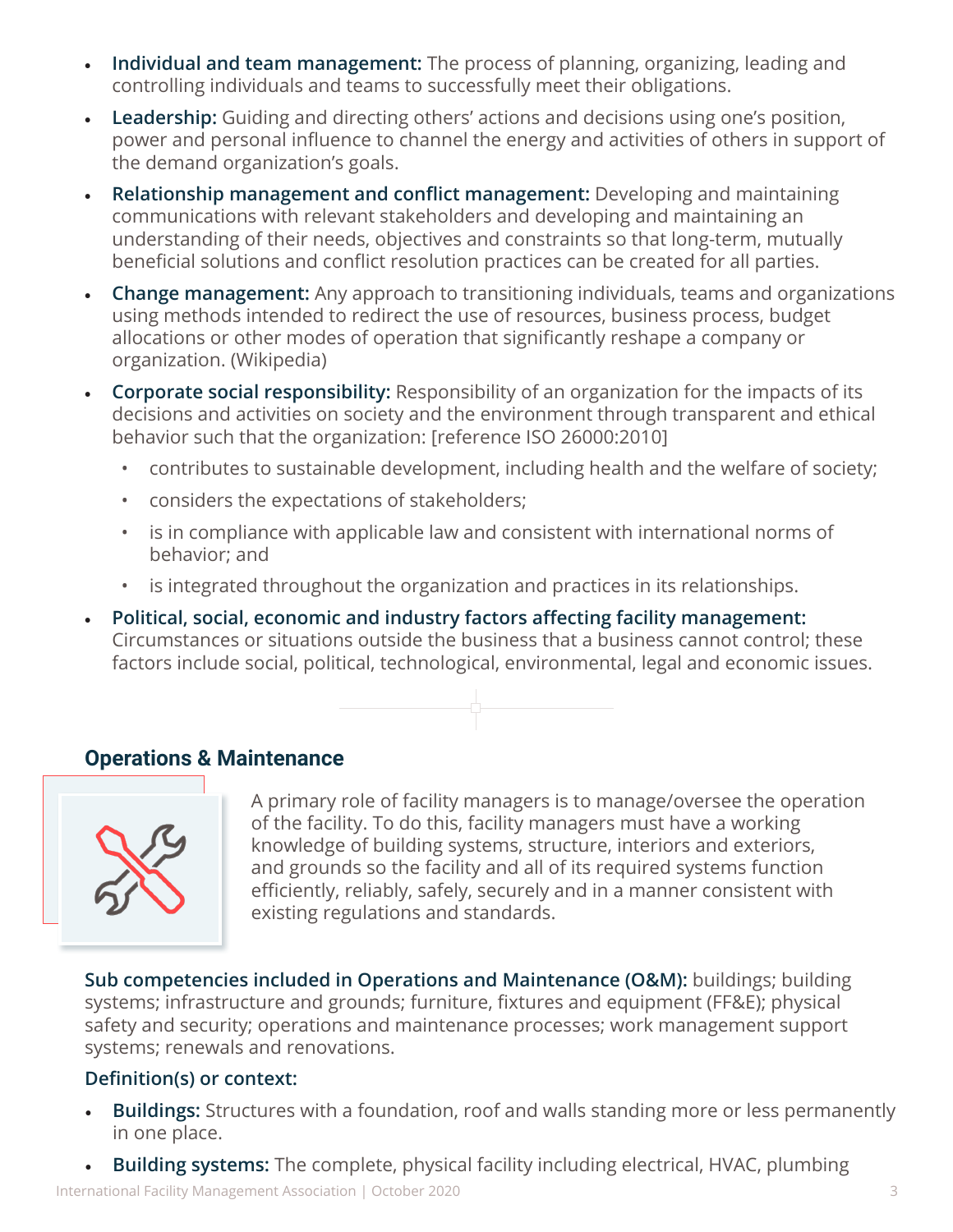transport and other specialized systems that, once installed, tend to be permanent features of the building.

- **Infrastructure:** The structure, systems and envelope that form the core building to which architectural features, interior elements, and furniture, fixtures and equipment (FF&E) are added.
- **Grounds:** Exterior elements not usually classified as facility structures.
- **Furniture, fixtures and equipment (FF&E):** Movable furniture, fixtures or other equipment that have no or non-permanent connections to the structure of a building or utilities.
- **Physical safety and security:** Systems and operational protocols in place in and around a building to protect the demand organization's physical human assets.
- **Operations** involve ensuring that the facility's infrastructure and how it is used and managed provides a satisfactory and productive work environment, complies with laws and regulations, meets financial performance goals, reflects efficient utility service and costs, and protects the surrounding community and environment.
- **Maintenance** deals with assuring that all the elements of the infrastructure are serviced so they operate efficiently and are reliable and safe. It includes scheduling and conducting regular, periodic predictive, preventive and corrective maintenance activities.
- **Work management systems:** a process in which work is estimated, planned, coordinated, scheduled, executed, tracked and measured so that work assignments and activities can be communicated to individuals or teams and trades with specific tasks; expectations of time required to complete the job and date/time for doing the job; functions in support of management and tracking of operations and maintenance activities, efficiency and effectiveness.
- **Renewals and renovations:** an alteration to return a building to its previous state or condition; to restore a facility asset to good condition; make new or as if new again; to enhance or change the use of the facility.



# **Finance & Business**



Facility managers manage/oversee aspects of the entire organization that represent both significant financial investment in technology, buildings, structures, interiors, exteriors and grounds and considerable operational expense.

**Sub competencies in Finance and Business include:** operational and capital budgeting, evidence-based decision-making process, procurement, contracting, financial analysis, reporting.

## **Definition(s) or context:**

• **Finance:** Control of finances relating to the FM services, including the development, the interpretation, the use and the management of information related to the operation of the facility (i.e., operating budgets, spreadsheets, financial ratios, income and expenditure reports, variance reports and capital budgets).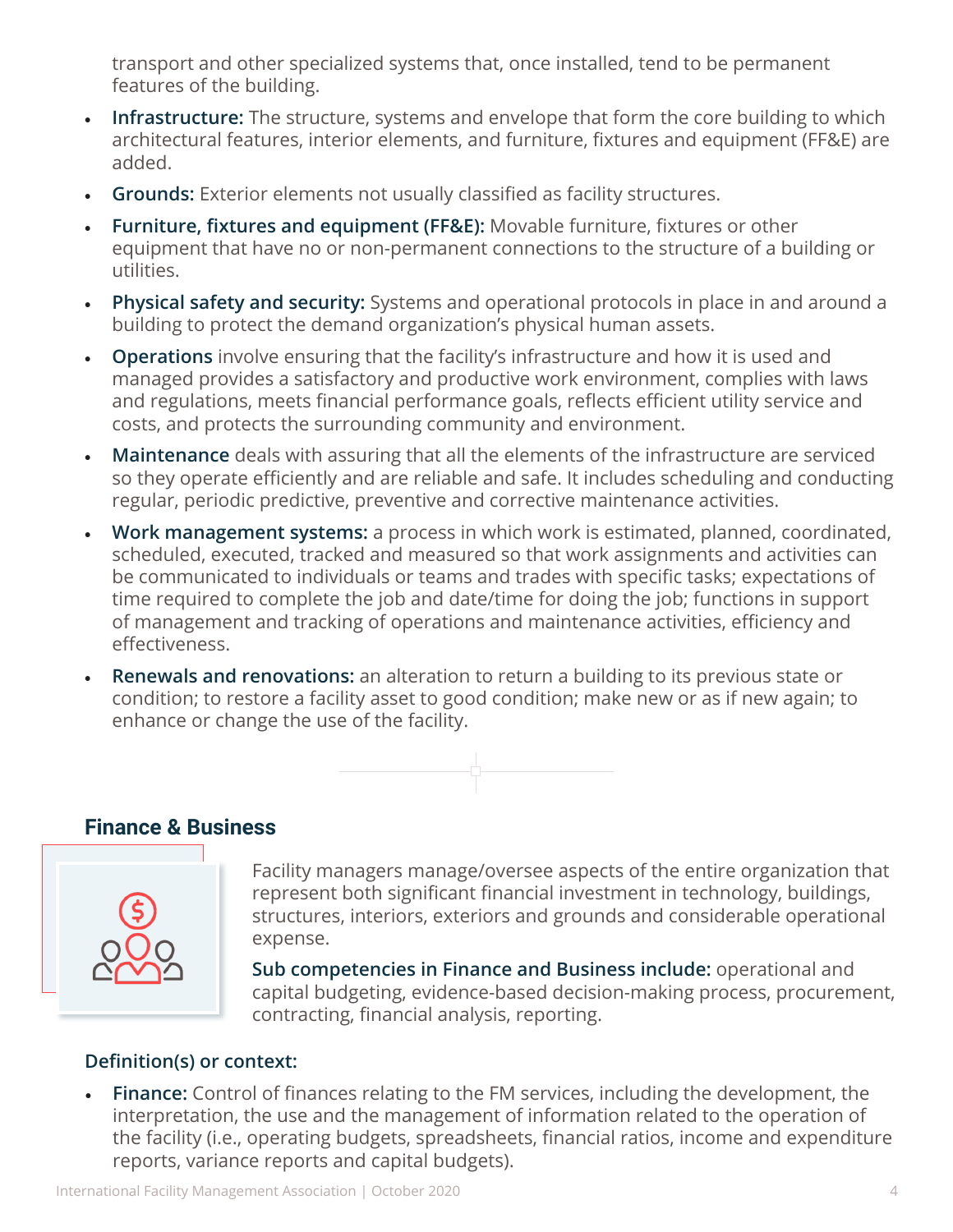- **Business:** Ensuring the long-term viability of the FM operation through the effective management and analysis of information, finances and other resources, including administration, goods and services, procurement and contract management, services provider management, staff planning, lease management, revenue generation, cost control, communication with stakeholders, long-term business planning, policy and procedure development, and performance management.
- **Operational and capital budgeting:** A process that results in formal, numerical expression of how an organization expects to operate for a defined period identifying resources and sources of funding.
- **Evidence-based decision-making process:** A process for making decisions about a program, practice or policy that is grounded in the best available research evidence and informed by experimental evidence from the field and relevant contextual evidence.
- **Procurement:** A systematic process by which an organization reaches formal agreements for the purchase of goods and/or services; this includes developing specifications, ensuring measurability, collaboration with supply chain, developing options for supplier selection, negotiation, establishing pricing mechanism and engaging key stakeholders in the procurement process.
- **Contracting:** Entering into a written or verbal agreement that creates a legally enforceable obligation between two or more parties and defines the details of that obligation.
- **Financial analysis and reporting:** The process of assessing organizational performance in the context of stated goals and strategies to provide insights into financial health in order to highlight problems and opportunities.



## **Sustainability**



Facilities are an integral part of any organization's efforts to satisfy its social responsibilities and maintain compliance with laws/regulations. Compliance with minimum standards is not just a legal obligation, it is required if organizations are to stay viable. Facility managers are expected to take steps to protect the environment and the people who use their facilities while supporting organizational effectiveness and minimizing risks and liabilities. They must assess the overall effects of facilities on the environment at the earliest possible stage in all facility planning, design, construction and management processes.

**Sub competencies of Sustainability include:** energy management, water management, materials and consumables management, waste management, workplace and site management.

## **Definition(s) or context:**

- **Energy management:** a method for the containment and reduction of the overall cost of energy consumption. Reference [ISO 50001:2011]
- **Energy baseline:** Quantitative reference(s) providing a basis for comparison of energy performance.
- **Energy consumption:** Quantity of energy applied.

International Facility Management Association | October 2020 5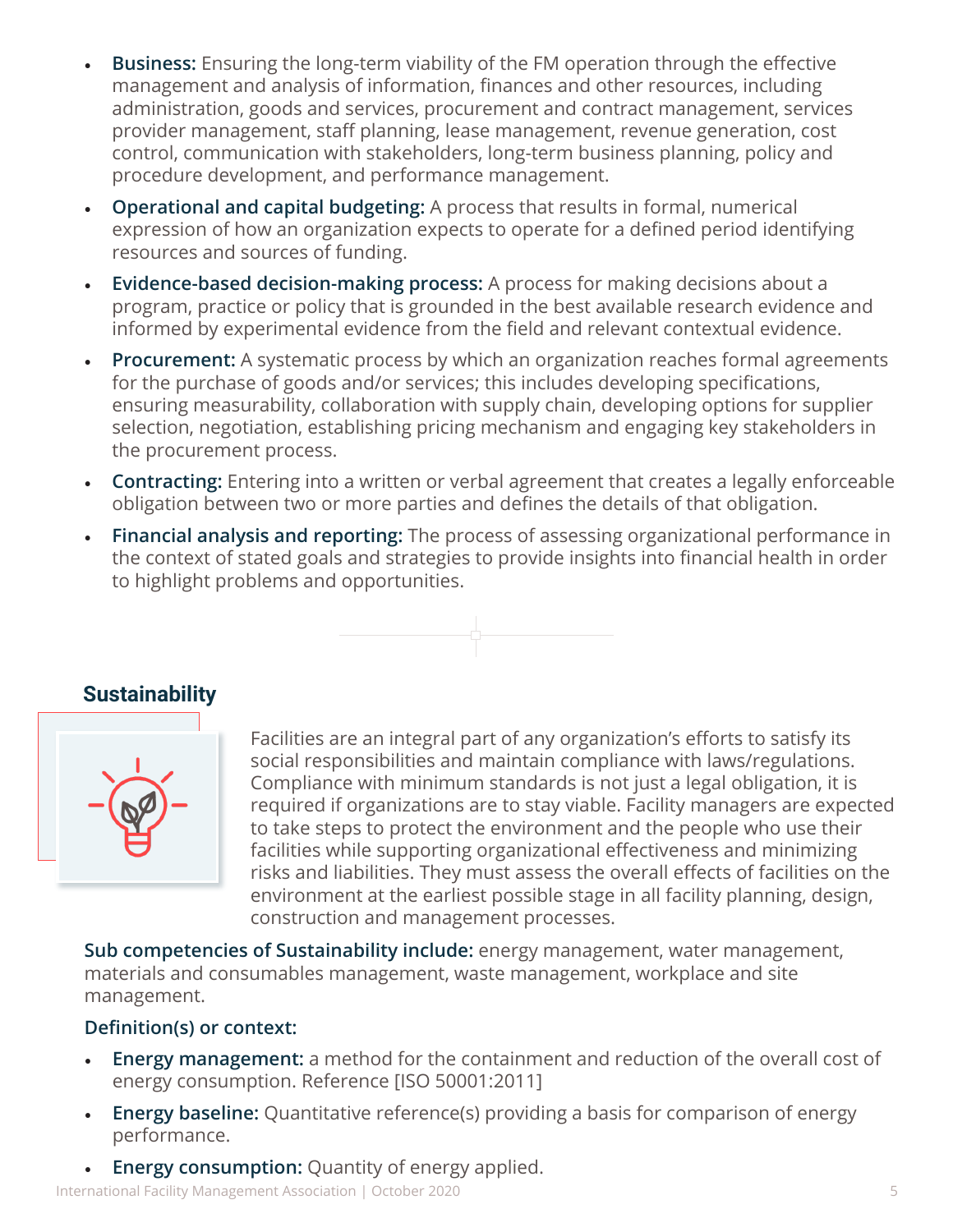- **Energy efficiency:** Ratio or other quantitative relationship between an output of performance, service, goods or energy and an input of energy.
- **Water management:** A method for the containment and reduction of the overall use of water. [Reference ISO 14046:2016]
- **Water use:** Use of water by human activity.
- Water footprint: Metric(s) that quantify the potential environmental impacts related to water.
- **Water footprint impact assessment:** Assessment to promote understanding of the magnitude and significance of the potential environmental impacts related to water on a product, process of organization.
- **Materials and consumable management:** A method for the procurement of facility resources in a sustainable manner.
- **Consumption:** (1) The process of incorporating material into an end item or otherwise using it in the performance of a documented business objective. (2) The measurement of actual use of consumable items against planned use. (ASTM E2135-10)
- **Waste management:** The minimization, collection, reduction and disposal of waste in a sustainable manner through prevention, minimization, reuse, recycling, energy recovery and disposal.
- **Workplace and site management:** Policies and practices designed to preserve, protect, restore buildings, grounds, habitats and the environment.



## **Communication**



The facility organization requires the support of numerous stakeholders and has an obligation to keep those stakeholders informed.

The process includes collecting feedback from stakeholders, identifying the appropriate audience, planning the appropriate communication, selecting the appropriate delivery method and frequency of the communication and evaluating the effectiveness of the communication plan.

**Sub competencies of Communication include:** planning, delivery, evaluation.

- **Planning:** The process of creating a communications strategy with the goal to influence the opinions, actions and decisions of the intended audience (stakeholders).
- **Delivery:** The process of selecting the appropriate delivery method and sending messages such that they are received by/available to the intended audience within the appropriate timeframe to be acted upon as applicable.
- **Evaluation:** The process of evaluating the effectiveness of the communication plan.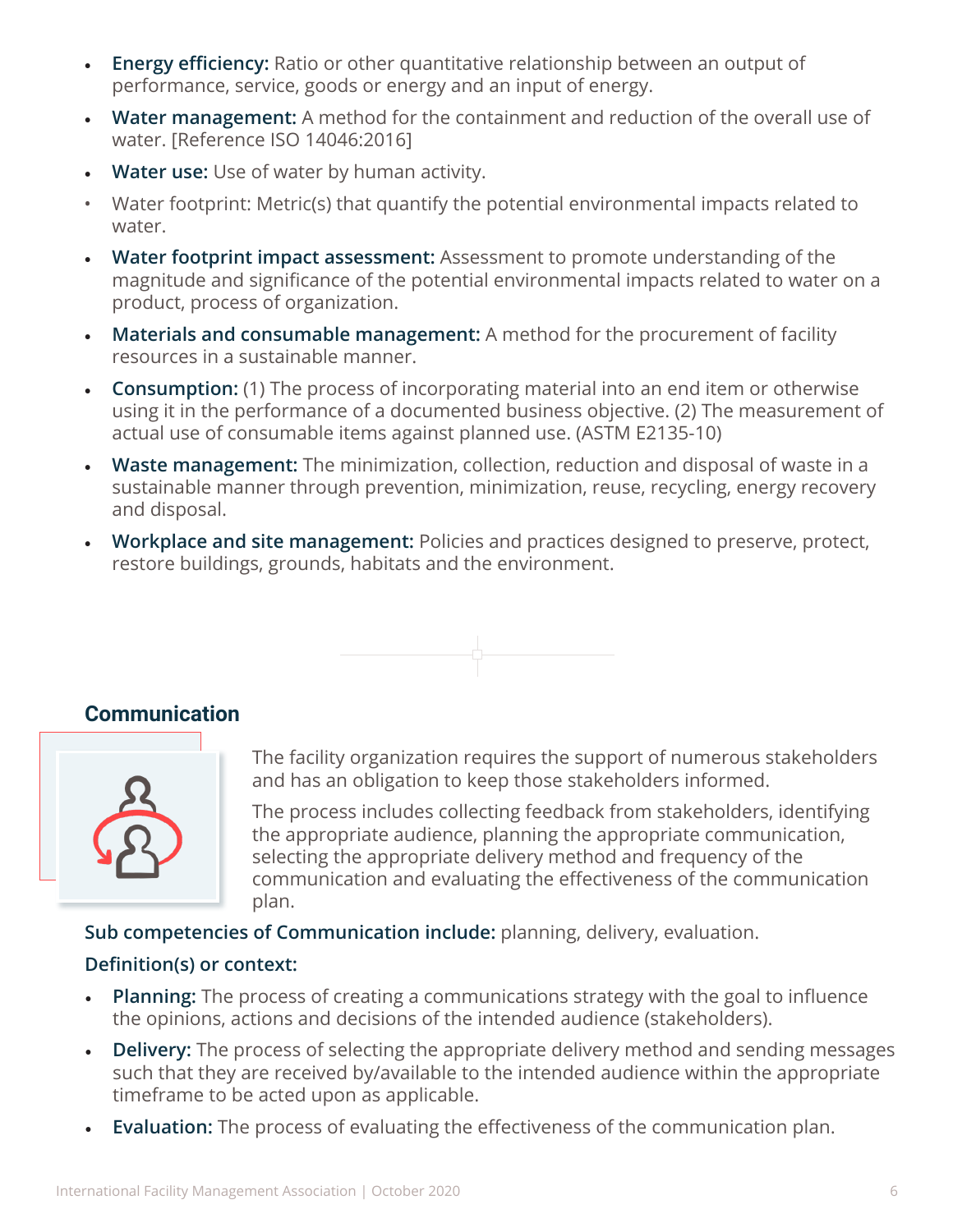# **Occupancy & Human Factors**



Facility managers are expected to take steps to protect the environment and the people who use the facility while supporting organizational effectiveness and minimizing risks and liabilities. Astute facility managers will assess the overall effects of facilities at the earliest possible stage in all facility operations, maintenance, planning, design, construction and management processes to create a positive impact for all stakeholders.

**Sub competencies in Occupancy and Human Factors include:** workplace environment, occupant services, occupant health, safety and security.

## **Definition(s) or context:**

- **Occupancy:** the diverse uses of the sites included in the built or natural environment for habitation, containment, shelter and other beneficial uses by people, flora and fauna.
- **Workplace environment:** The physical environment in which work is performed that the facility manager can influence.
- **Occupant services:** All services provided by facility management that building occupants or visitors might need; they are the critical activities through which the facility manager directly affects the users of the building.
- **Occupant health, safety and security:** freedom from danger, doubt or fear.



## **Performance & Quality**



Facility managers must understand and document stakeholder needs and expectations of the facility and the facility's services. They must be able to measure the performance of the facility organization and service providers to make continual improvements.

Sub competencies of Performance and Quality include: performance management and quality management.

- **Management** is based on pre-defined stakeholder expectations.
- **Performance:** Measurable results. [reference ISO 9001:2015]
- **Quality management:** Coordinated activities to direct and control an organization with regard to quality.

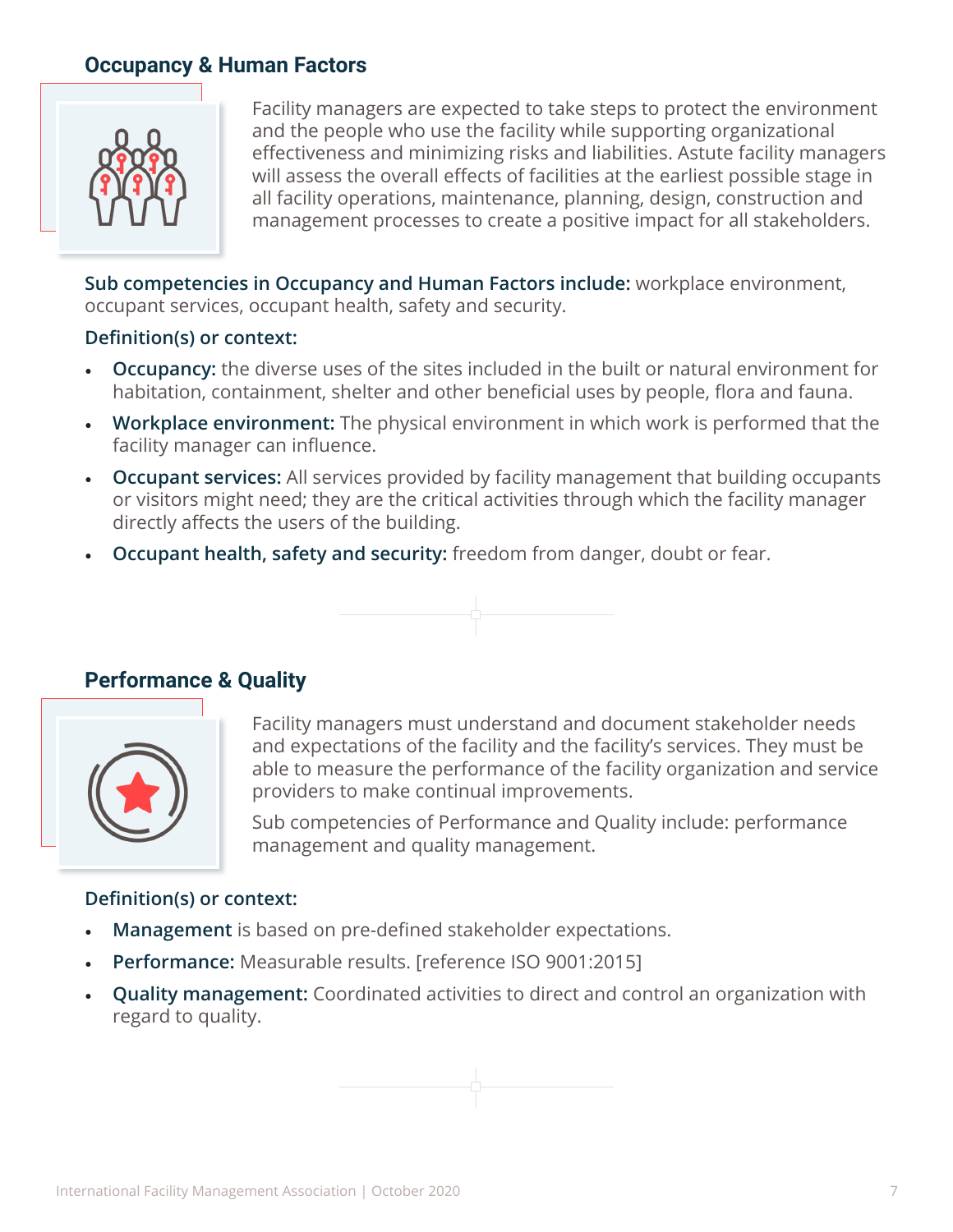# **Facility Information Management & Technology Management**



The facility organization is responsible for the delivery of services and for preserving and maintaining the building structures, interiors and exteriors that house the technology infrastructure. To that end, the facility manager must be proficient in:

- the planning, implementation and use of technologies that support the day-to-day operations of the facility management function,
- automation of intelligent building systems,
- the collection of facilities data,
- verification of the data,
- synthesis of raw data into contextual and relevant information,
- the management and reporting of information, and
- securing facilities information.

**Sub competencies of Facility Information Management and Technology Management include:** technology needs assessment and implementation, data collection and information management, maintenance and upgrade of technology systems, information protection and cyber-security.

- **Needs assessment:** A systematic process for determining gaps between current and desired conditions or needs; the discrepancy between the current condition and wanted condition must be calculated to identify the need appropriately. (Wikipedia - modified)
- **Technology implementation** is the methodical course of action to plan, organize and execute the sequence of activities toward the realization of the desired end result.
- **Data collection:** The systematic approach to gathering and evaluating information from a variety of sources to get a complete and accurate picture of an area of interest.
- **Information management:** Application of management techniques to collect information, communicate it within and outside the organization, and process it to enable managers to make quicker and better decisions. (www.businessdictionary.com/definition/informationmanagement.htmI)
- **Maintenance and upgrade of technology:** A systematic and disciplined approach to assessing current technology system's capabilities and whether they continue to ensure information integrity and relevance. [Reference ISO 27000:2016]
- **Information security:** Preservation of confidentiality, integrity and availability of information.
- **Information security continuity:** Processes and procedures for ensuring continued information security operations.
- **Information security event:** Identified occurrence of a system, service or network state indicating a possible breach of information security policy or failure of controls, or a previously unknown situation that may be security relevant.
- **Information security incident:** Single or a series of unwanted or unexpected information security events that have a significant probability of compromising business operations and threatening information security.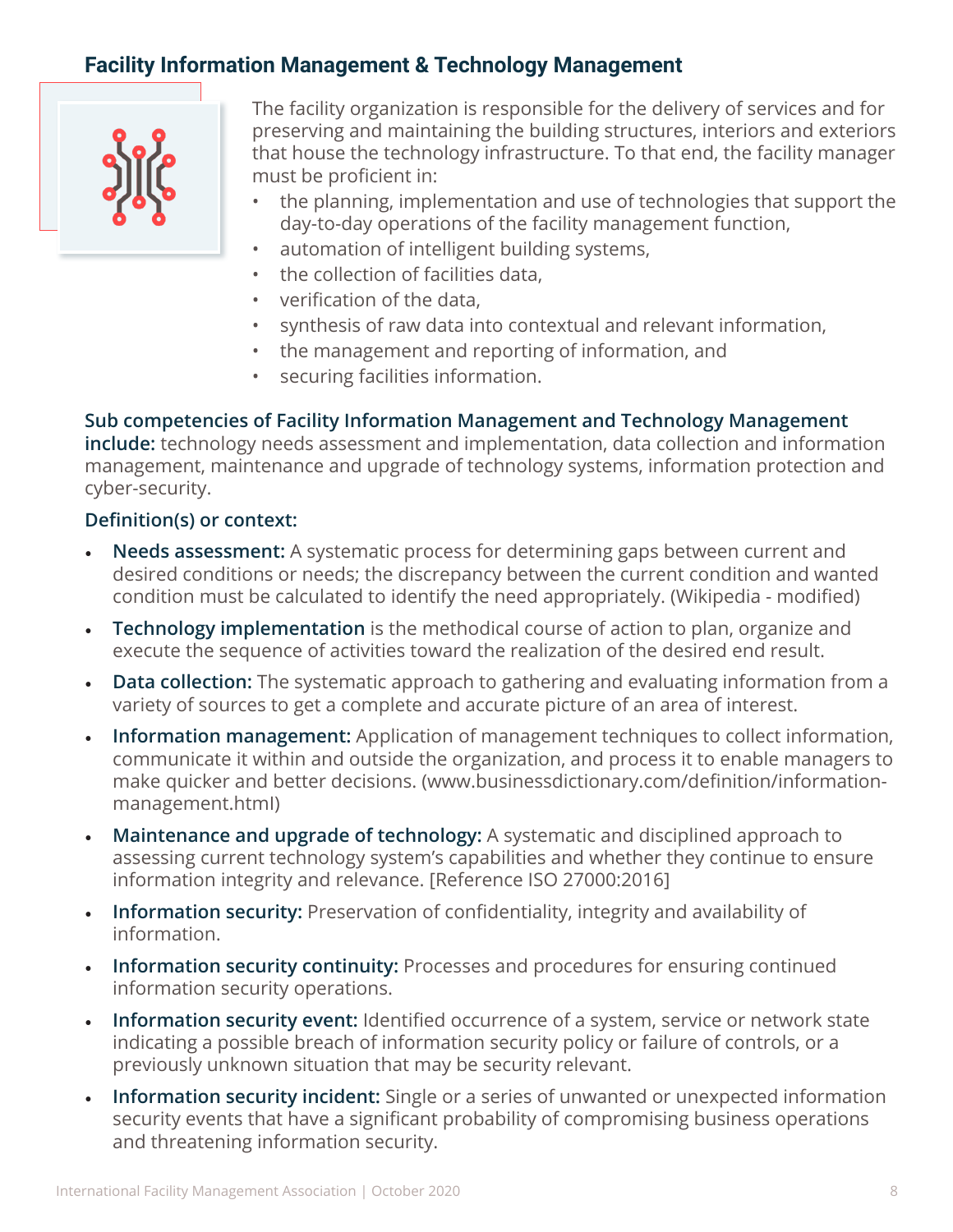- **Information security incident management:** Processes for detecting, recognizing, reporting, assessing, responding to, dealing with and learning from information security incidents.
- **Information system:** Applications, services, information technology assets or other information handling components.



# **Real Estate**



Facility managers are expected to manage/oversee real estate as a physical asset designed to support the people who use them. Facility managers need to understand real estate principles and practices so they can contribute information and expertise as they relate to real estate and their relevance to business decisions and strategy.

**Sub competencies for Real Estate include:** real estate strategies; real estate assessment, acquisition and disposal; real estate asset management; space management; major projects and new construction.

- **Real estate strategies:** A long-term view of an organization's real estate portfolio taken to meet the strategic objectives of the demand organization and optimize the value of its real estate holdings.
- **Real estate assessment, acquisition and disposal:** A systematic approach taken to manage the life cycle of the demand organization's real estate portfolio.
- **Real estate asset management:** A systematic process of maintaining, upgrading and operating real estate assets. [Reference ISO 55000]
- **Asset:** Item, thing or entity that has potential or actual value to an organization.
- **Asset life:** Period from asset creation to asset end-of-life.
- **Asset management:** Coordinated activity of an organization to realize value from assets.
- **Space management:** The systematic approach to managing space to make it as productive and efficient as possible and to fully support the activities of the demand organization.
- **Major projects and new construction:** An individual project involving a magnitude in scope and cost whereby funding is normally established on an individual basis.